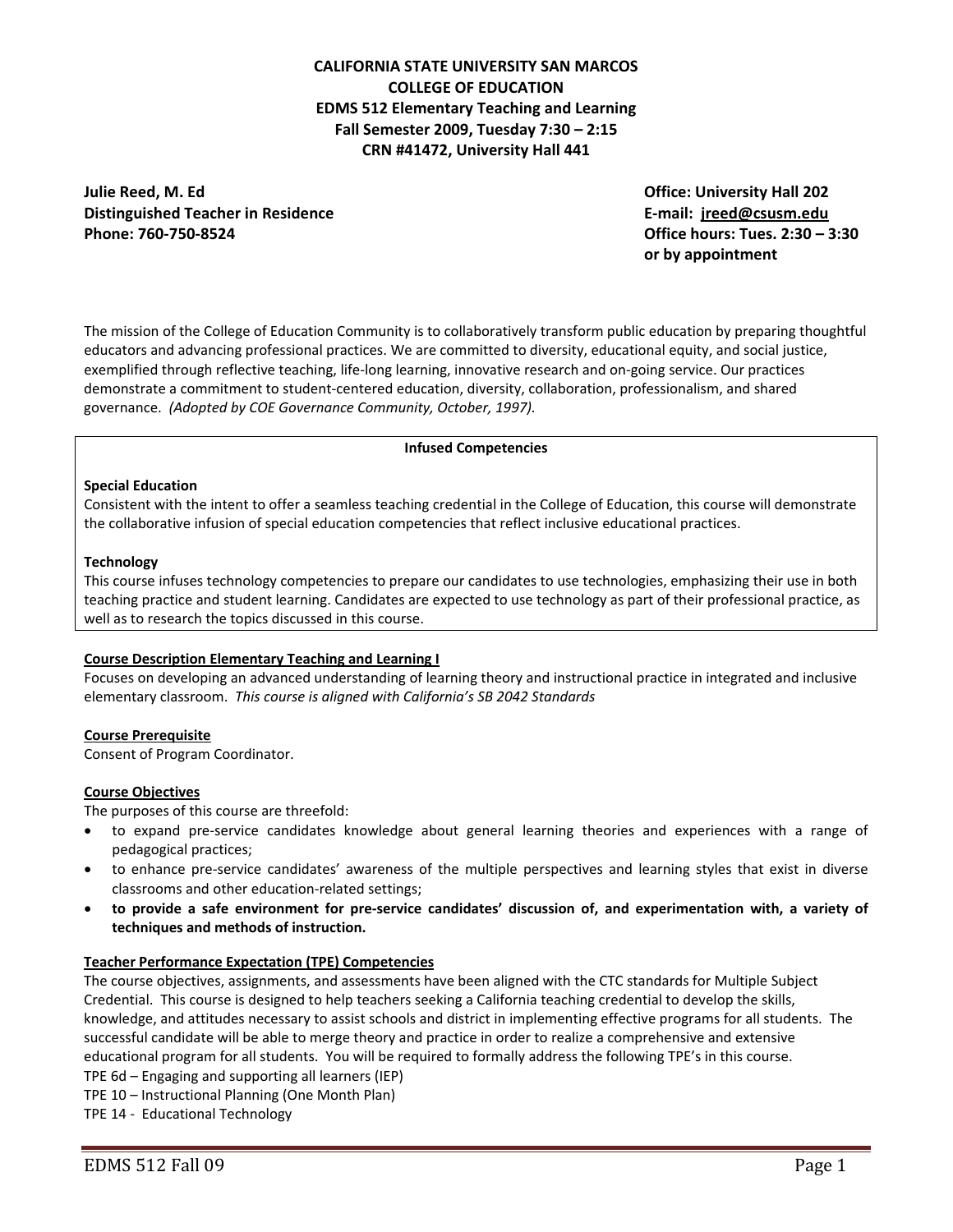### **Required Text**

- • Grant, Carl. A. & Gillette, Maureen. (2005). *Learning to Teach Everybody's Children: Equity, Empowerment and Education that is Multicultural.* Thomson & Wadsworth.
- • Tomlinson, Carol Ann. (1999). *The Differentiated Classroom: Responding to the needs of all learners.* Alexandria, VA: Association for Supervision and Curriculum Development. (Available as an e‐book online.)
- • Turnbull A., Turnbull, R. & Wehmeyer, M.L. (2007). *Exceptional Lives: Special Education in Today's Schools, 5th Ed*. Upper Saddle River, New Jersey: Pearson, Merrill Prentice Hall.
- Villa, R. A. and Thousand, J. S. (2005). Creating an Inclusive School (2<sup>nd</sup> ed.). Alexandria, VA: Association for Supervision and Curriculum Development.
- • Task Stream Electronic Portfolio, Must register and pay fee online prior to first class @ www.TaskStream.com (register for duration of credential program).

### **Recommended Texts**

 • Stephen B. McCarney (2006) *Pre‐referral Intervention Manual,* Hawthorne Educational Services

## **Authorization to Teach English Learners**

 This credential program has been specifically designed to prepare teachers for the diversity of languages often encountered in California public school classrooms. The authorization to teach English learners is met through the infusion of content and experiences within the credential program, as well as additional coursework. Students successfully completing this  program receive a credential with authorization to teach English learners. *(Approved by CCTC in SB 2042 Program Standards, August 02)*

## **Students with Disabilities Requiring Reasonable Accommodations**

 Students with disabilities who require reasonable accommodations must be approved for services by providing appropriate and recent documentation to the Office of Disable Student Services (DSS). This office is located in Craven Hall 5205, and can be contacted by phone at (760) 750‐4905, or TTY (760) 750‐4909. Students authorized by DSS to receive reasonable accommodations should meet with me during office hours in order to ensure confidentiality.

#### **All‐University Writing Requirement:**

 In keeping with the All‐University Writing Requirement, all 3 unit courses must have a writing component of at least 2,500 words. This will be met through written reactions and reflections related to assigned readings/assignments.

#### **Plagiarism**

 As an educator, it is expected that each student will do his/her own work, and contribute equally to group projects and processes. Plagiarism or cheating is unacceptable under any circumstances. If you are in doubt about whether your work is paraphrased or plagiarized see the Plagiarism Prevention for Students website

 http://library.csusm.edu/plagiarism/index.html. If there are questions about academic honesty, please consult the University catalog

#### **CSUSM Academic Honesty Policy**

 Students will be expected to adhere to standards of academic honesty and integrity, as outlined in the Student Academic Honesty Policy. All written work and oral assignments must be original work. All ideas/materials that are borrowed from other sources must have appropriate references to the original sources. Any quoted material should give credit to the source and be punctuated with quotation marks.

 Students are responsible for honest completion of their work including examinations. There will be no tolerance for infractions. If you believe there has been an infraction by someone in the class, please bring it to the instructor's attention. The instructor reserves the right to discipline any student for academic dishonesty in accordance with the general rules and regulations of the university. Disciplinary action may include the lowering of grades and/or the assignment of a failing grade for an exam, assignment, or the class as a whole."

 Incidents of Academic Dishonesty will be reported to the Dean of Students. Sanctions at the University level may include suspension or expulsion from the University.

#### **Grading Policy**

 All students will come prepared to class; readings and homework assignments are listed on the dates on which they are due. All required work is expected to be on time. One grade level will be deducted for each class meeting for which it is late (e.g., an "A" assignment that is submitted one class session late will be marked down to a "B"). Unless prior instructor approval is secured, assignments will not be accepted three class sessions after which they are due.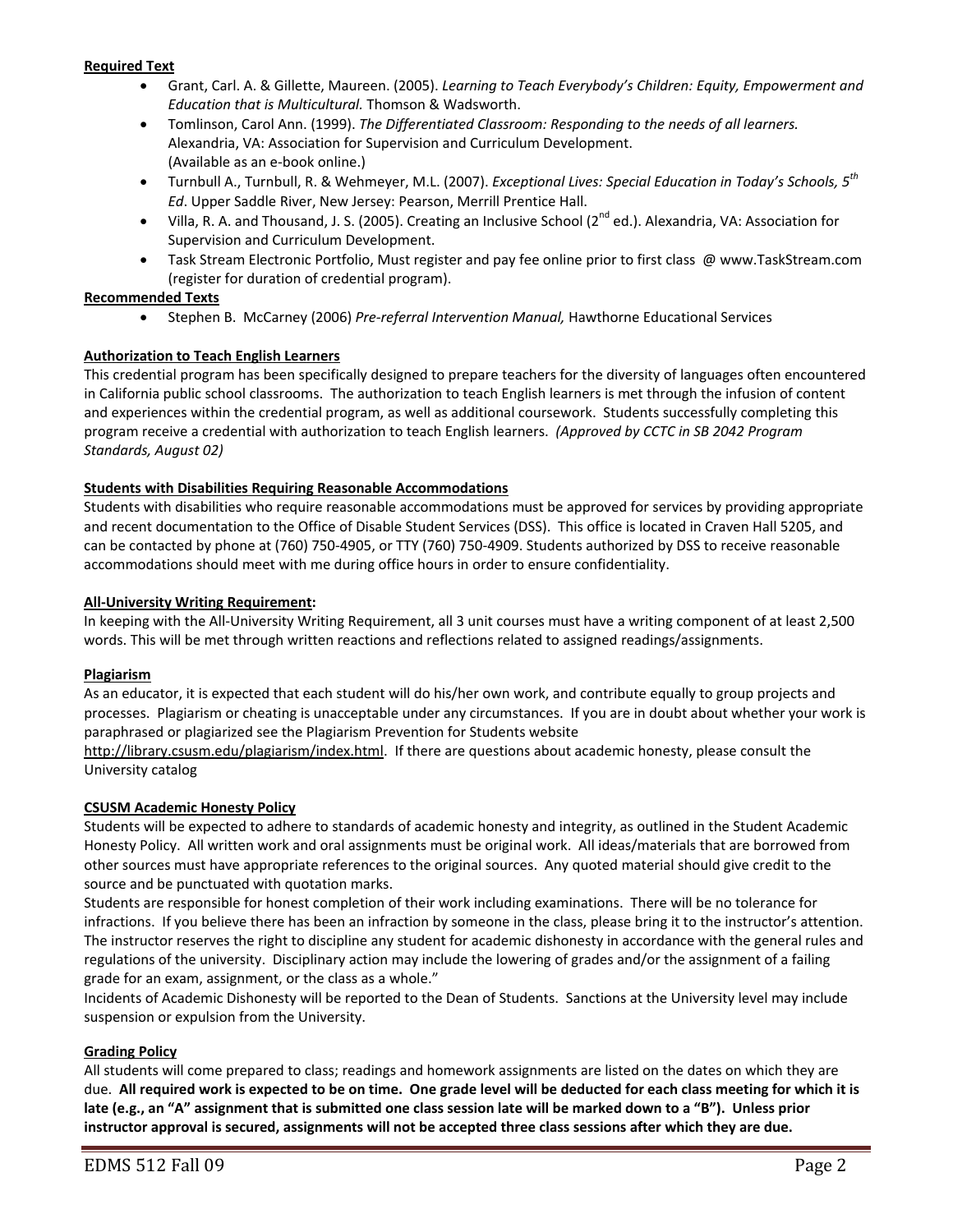## Exceptions will be handled on a case-by-case basis, as determined by the instructor. All work can be re-submitted for a higher grade with 5 points deducted: 20 point paper deducted to 15, 15 point paper deducted to 10.

 It is expected that students will proofread and edit their assignments prior to submission. Students will ensure that the text is error‐free (grammar, spelling), and ideas are logically and concisely presented. The assignment's grade will be negatively affected as a result of this oversight. Each written assignment will be graded approximately 80% on content and context (detail, logic, synthesis of information, depth of analysis, etc.), and 20% on mechanics (grammar, syntax, spelling, format, uniformity of citation, etc. Grading will also include a component of "professional demeanor." Students will conduct themselves in ways that are generally expected of those who are entering the education profession. This includes but is not limited to:

- On-time arrival to all class sessions;
- Advance preparation of readings and timely submission of assignments;
- Respectful participation in all settings (e.g., whole group, small group, in/outside of class);
- Carefully considered, culturally aware approaches to solution‐finding.

#### **Furlough Statement**

 Due to the devastating effects of current budget crisis in California, CSU faculty has been furloughed nine days each semester of this academic year, representing a 9.23% reduction in both workload and compensation. A furlough is an unpaid day off on a faculty member's regularly‐scheduled workday. CSU faculty are prohibited from teaching, conducting scholarly research, consulting with students, responding to email or voicemail, providing assignment feedback, or participating in any CSU work‐related activities on furlough days.

 The CSU faculty agreed to take furlough days in order to preserve jobs for as many CSU employees as possible, and to serve as many students as possible, in the current budget crisis. The agreement that governs faculty furloughs acknowledges that "cuts of this magnitude will naturally have consequences for the quality of education that we can provide." Within the furlough context, I will make every effort to support your educational experience at CSUSM. Visit CSUSM Budget Central [http://www.csusm.edu/budgetcentral/] to learn about the state budget crisis and how it impacts your educational opportunities. To avoid the continued loss of higher education availability in California, exercise your right to voice an opinion. Contact information for state legislators and the governor are provided at Budget Central.

#### **Course Assignments**

| One month thematic plan                  | 25 points  |
|------------------------------------------|------------|
| IEP paper                                | 25 points  |
| Philosophy/letter of introduction/resume | 15 points  |
| Disability matrix                        | 20 points  |
| <b>Chapter Lesson Plan Presentation</b>  | 15 points  |
| <b>Total</b>                             | 100 points |
|                                          |            |

#### **Grading Scale**

|  | A = 93-100     |  | $A - = 90 - 92$   |  |                 |
|--|----------------|--|-------------------|--|-----------------|
|  | $B+ = 86 - 89$ |  | $B = 83 - 86$     |  | $B - = 80 - 82$ |
|  | $C+ = 77-79$   |  | $C = 73 - 76$     |  | $C- = 70-72$    |
|  | $D = 60 - 69$  |  | $F = 59$ or lower |  |                 |

If you do not earn a C+ or higher in this course - you must repeat the course to earn your credential.

#### **College of Education Attendance Policy**

 Due to the dynamic and interactive nature of courses in the College Of Education, all students are expected to attend all classes and participate actively. Should the student have extenuating circumstances, s/he should contact the instructor as soon as possible. (adopted by the COE Governance Community, December, 1997). **Notification of absences does not allow** students to assume they are automatically excused from class or making up missed class.

 At minimum, a student must attend more than 80% of class time, or s/he may not receive a passing grade for the course at the discretion of the instructor. If a student misses two class sessions they may not be able to receive a grade higher than a "C" or if they are late or leave early for more than three sessions, the highest possible grade earned will be a "C". Any  combination of the two students will not receive a grade higher than a C. **If you miss class where group work is being conducted you will have 5 points deducted from your grade on that project.**

While this syllabus is carefully planned, it may be modified at any time in response to the needs and interests of the class.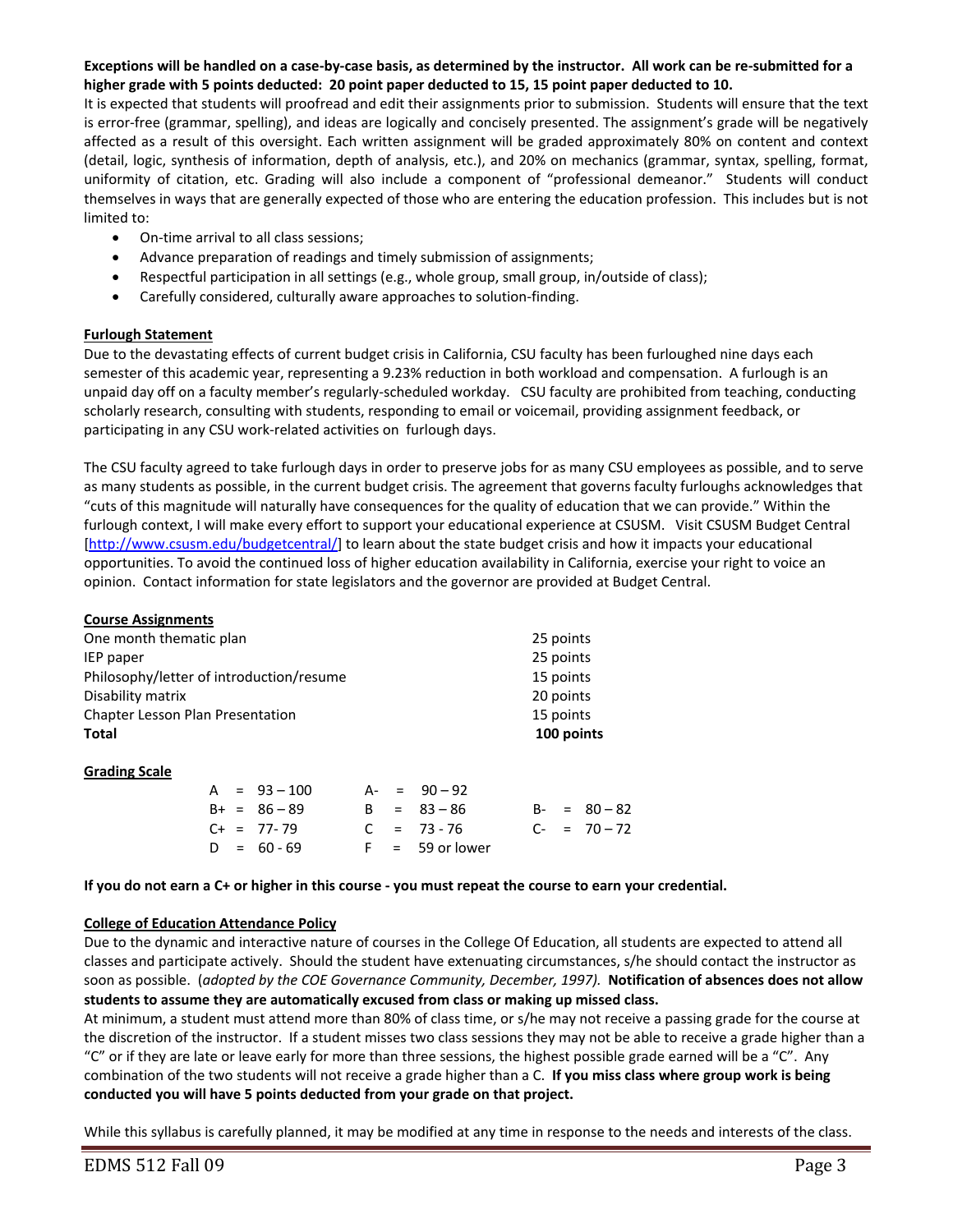#### **Philosophy Statement/Letter Application/Resume**

#### 15 Points

Learner Objectives: Refinement of a personal philosophy of teaching and creation of letter of application and resume.

Assessment: Word processed philosophy of teaching, letter of introduction, and resume.

| Resource(s):   | Title and necessary information:                                                                                                                                                                                                                                                                                                                                                   |
|----------------|------------------------------------------------------------------------------------------------------------------------------------------------------------------------------------------------------------------------------------------------------------------------------------------------------------------------------------------------------------------------------------|
| Textbook/pages | Grant, C. & Gillette, M. (2006). Learning to Teach Everyone's Children. Equity, Empowerment,<br>and Education that is Multicultural. Australia: Thomson Wadsworth. ISBN #0-534-64467-8<br>Chs. $2 & 8$<br>Villa, R. A. & Thousand, J. S. (1995). Creating an inclusive school. Alexandria, VA: Association for<br>Supervision and Curriculum Development.<br>Chapters 1, 2, 3, & 7 |

## **Task Guidelines for Philosophy Statement: 10 Points**

### **Your educational philosophy**

 Identify your educational philosophy and describe what you believe about students as learners, the learning process, assessment, families as partners and how to meet student needs.

#### **Your instructional approach**

 Describe the first and second language and special education challenges you anticipate the students in this class will face. In your response, reference theories of first and second language, inclusion strategies, and literacy development. Discuss your instructional approach, including differentiation for students with special needs and English Language Learners.

#### **Your management approach**

 Describe how you will create a supportive and positive learning environment for this diverse population of students to promote educational equity and positive intercultural relationships within the classroom and specify why these practices contribute to the creation of a democratic and active learning classroom.

 Describe your primary methods, approaches, and strategies and how you organize instruction to promote educational equity and positive intercultural relationships within the classroom and specify why these practices contribute to the creation of a democratic and engaging classroom. Use your personal experiences as an observer or student teacher to support your beliefs.

#### **Citations from at least two sources**

Honor work of others within paragraph writing:

  **Example:** "One of the most valuable components I try to implement from Alfie Kohn's *Beyond Discipline* (1996) is his belief that individuals misbehave when their basic needs have not been met."

#### **Letter of Introduction 5 points**

 Tell the reader what you will be addressing in this letter. Make sure you identify what educational philosophy, management approach, and instructional strategies frame your teaching practice.

- • Contextually describe the student populations you are prepared to teach (culture, language, gender, ability, and social economic status). You can refer to district, school and classroom experiences.
- How do your philosophy, management, and instructional approach create a democratic and socially just classroom?
- • Why are you a strong candidate for this position?

a sa kabilang sa kabupatèn Kabupatèn Kabupatèn Kabupatèn Kabupatèn Kabupatèn Kabupatèn Kabupatèn Kabupatèn Kab

• Why are you interested in this job?

#### **Resume**

Include a professional resume addressing your education and teaching experiences.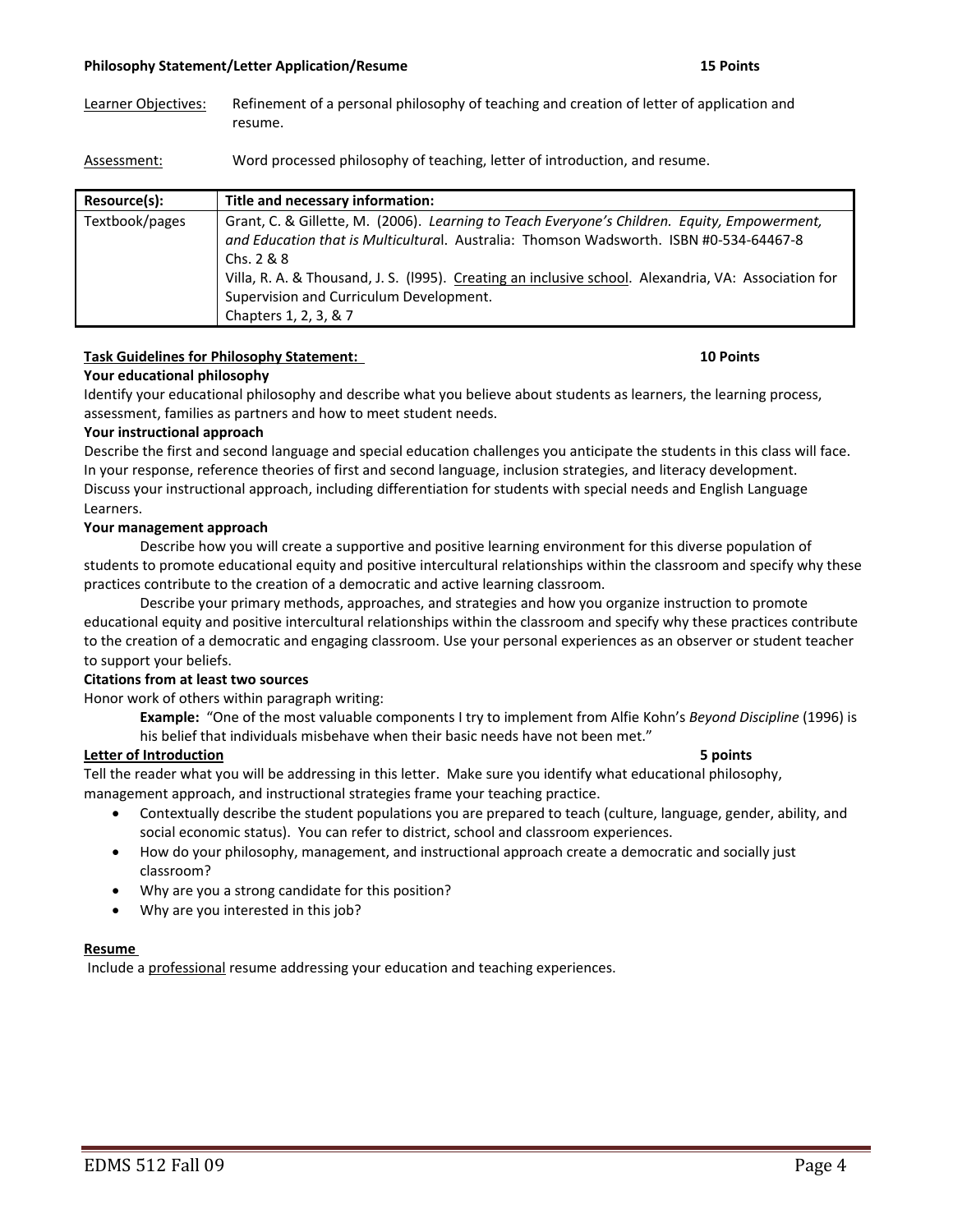| <b>Rubric for philosophy</b> |                                   |                              | <b>10 Points</b>          |               |
|------------------------------|-----------------------------------|------------------------------|---------------------------|---------------|
| <b>Elements</b>              | <b>Beginning to meet 2 points</b> | <b>Approaching 3 points</b>  | <b>Meets 5 points</b>     | <b>Points</b> |
| <b>Philosophical beliefs</b> | Philosophy statements that are    | Statements of philosophy     | Clearly stated philosophy |               |
| regarding curriculum and     | stated without a clear            | that are not clearly related | based on curriculum,      |               |
| instruction based on         | connection with curriculum,       | to curriculum, learning,     | learning, assessment, and |               |
| knowledge and personal       | and learning without all          | assessment, and instruction  | instruction in regards to |               |
| beliefs.                     | students needs being              | in regards to individual     | individual students needs |               |
|                              | addressed with no relationship    | students needs addressed     | addressed based on        |               |
|                              | to knowledge and personal         | with little relationship to  | knowledge and personal    |               |
|                              | understanding. No citations of    | knowledge and personal       | understanding. Two        |               |
|                              | sources                           | understanding. One           | citations of sources      |               |
|                              |                                   | citation of source.          |                           |               |
| <b>Management and</b>        | Management of students is         | Management of students is    | Management of students    |               |
| engaging students in their   | clear with some understanding     | clear and some individual    | clearly is related to     |               |
| learning based on            | of engagement based on            | student learning and         | individual student        |               |
| knowledge and personal       | individual students needs with    | strategies that engage       | learning using strategies |               |
| <b>beliefs</b>               | knowledge and personal            | students based on            | that engage students      |               |
|                              | understanding.                    | knowledge and personal       | based on knowledge and    |               |
|                              |                                   | understanding.               | personal understanding.   |               |
| <b>Total Points</b>          |                                   |                              |                           |               |

| Letter of introduction and resume: |                                                                                                  | 5 Points                                                                                                                                     |                                                                                                                                                                                         |               |  |
|------------------------------------|--------------------------------------------------------------------------------------------------|----------------------------------------------------------------------------------------------------------------------------------------------|-----------------------------------------------------------------------------------------------------------------------------------------------------------------------------------------|---------------|--|
| <b>Elements</b>                    | <b>Beginning to meet 1 points</b>                                                                | <b>Approaching 3 points</b>                                                                                                                  | <b>Meets 5 points</b>                                                                                                                                                                   | <b>Points</b> |  |
| Letter of introduction             | Educational philosophy,<br>curriculum, instruction, and<br>classroom management is<br>addressed. | Educational philosophy,<br>curriculum, instruction, and<br>classroom management is<br>addressed with a<br>connection to personal<br>beliefs. | Educational philosophy,<br>curriculum, instruction,<br>and classroom<br>management is<br>addressed with clear<br>professional beliefs in<br>concise manner with<br>clear understanding. |               |  |
| <b>Resume</b>                      | Addresses experiences in<br>relationship to teaching.                                            | Addresses experiences in<br>relationship to teaching<br>with explanations.                                                                   | Addresses experiences in<br>relationship to teaching<br>with explanations for<br>understanding that are<br>clear.                                                                       |               |  |
| <b>Total Points</b>                |                                                                                                  |                                                                                                                                              |                                                                                                                                                                                         |               |  |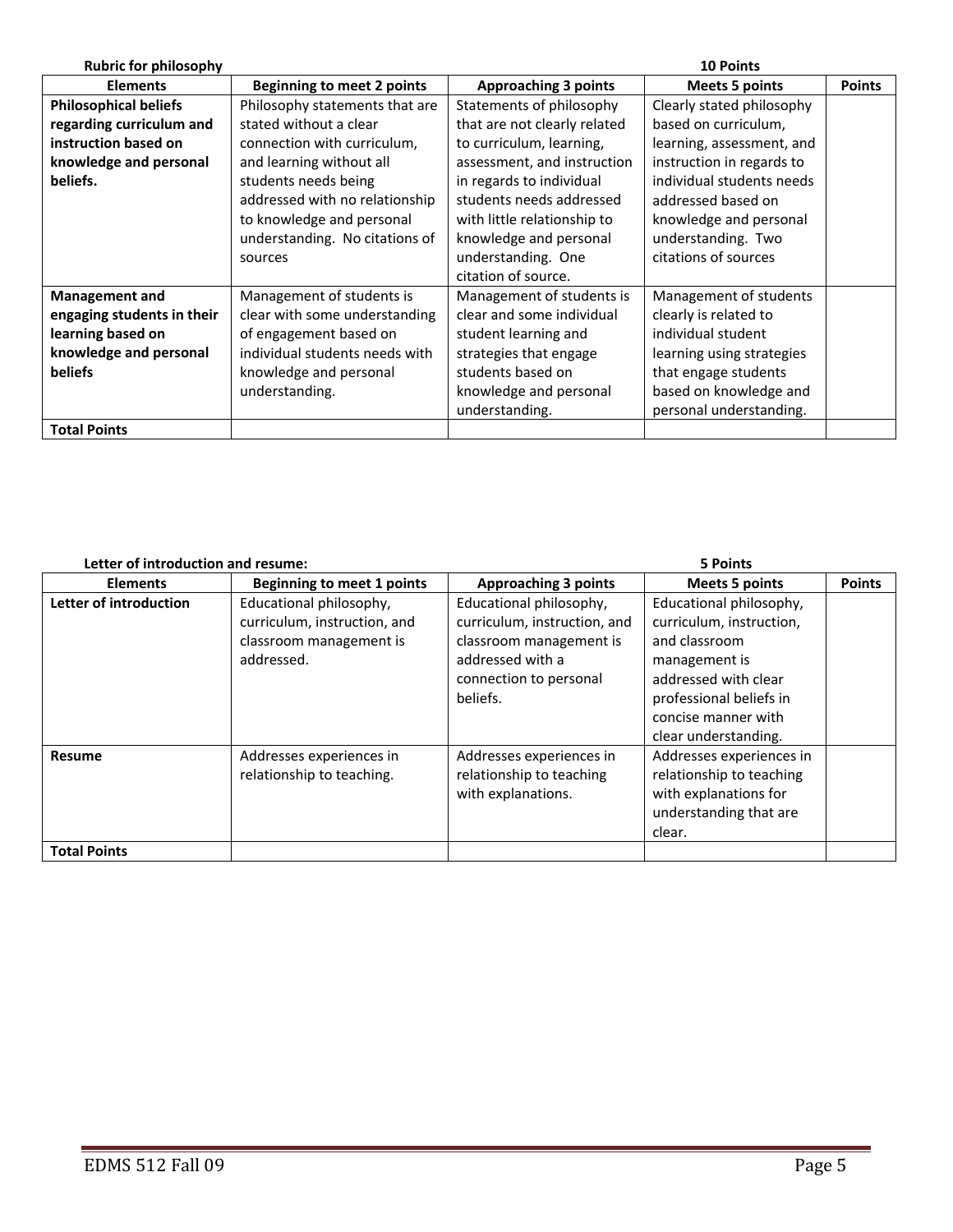| <b>Disability Matrix</b> | 20 Points                                                                                                                                                                                                          |
|--------------------------|--------------------------------------------------------------------------------------------------------------------------------------------------------------------------------------------------------------------|
| Learner Objectives:      | Knowledge of U.S. special education disability categories, accompanying learner<br>characteristics, and needed supports for success in general education                                                           |
| Assessment:              | Students apply their knowledge of nondiscriminatory assessment, processes for<br>making a child eligible for special education, and the teacher's role in developing IEPs<br>by creating a matrix of disabilities. |

| Resource(s):   | Title and necessary information:                                                                                                                                                                                              |
|----------------|-------------------------------------------------------------------------------------------------------------------------------------------------------------------------------------------------------------------------------|
| Textbook       | Turnbull, A., Turnbull, R., & Wehmeyer, M. L. (2007). Exceptional Lives. Special Education in<br>Today's Schools. (3 <sup>rd</sup> ed.) Upper Saddle River, NJ. Pearson Education, Inc. ISBN # 0-13-<br>170869-4<br>Chs. 5-16 |
| Internet sites | Information regarding IDEA and 13 handicapping conditions                                                                                                                                                                     |

## **Task Guidelines for the Disability Matrix**

 Students will work in small groups to apply their knowledge of the categories of disability recognized by the Individuals with Disabilities Education Act (IDEA)

 Create a table or graphic organizer of the thirteen (13) special education disability categories. Your table must take the form of a word‐processed table or an Excel chart, or any other organizational scheme that clearly illustrates each of the following seven dimensions:

- 1. The name of the handicapping condition
- 2. A brief description of the learning and/or social behaviors associated with the disability
- 3. Assessments appropriate to use to determine the presence or degree of the disability
- 4. Adaptation/modifications in **curriculum, materials, goals (content)**
- 5. Adaptation/modifications in **classroom environment (process)**
- 6. Adaptation/modifications in **teaching practices (process)**
- 7. Adaptation/modifications in **assessments** required of the student **(product)**

 *13 Disability categories IDEA:* Learning disabilities (Chapter 5), Communication disorders (Chapter 6), Emotional or behavioral disorders (Chapter 7), Attention‐deficit/Hyperactivity Disorder (Chapter 8), Intellectual Disability (Chapter 9), Severe and Multiple disabilities (Chapter 10), Autism (Chapter 11), Physical disabilities and other health impairments (Chapter 12), Traumatic brain injury (Chapter 13), Hearing loss (Chapter 14), Visual impairments (Chapter 15), Gifted and Talented (Chapter 16)

### **Disability Characteristics Matrix Expectations**

| <b>Element</b>                       | <b>Expectations</b>                                                                  |
|--------------------------------------|--------------------------------------------------------------------------------------|
| Description of disability categories | Detailed description of characteristics, incidence, and educational implications for |
| under IDEA                           | each of the disability categories                                                    |
| Assessment                           | Detailed description of formal and informal assessment procedures used to            |
|                                      | determine presence/degree of disability.                                             |
| <b>Curriculum Modification</b>       | Modification in content (curriculum, materials or goals) for each disability named   |
| <b>Classroom Environment</b>         | Modification in classroom environment for each disability named                      |
| Modification                         |                                                                                      |
| <b>Process Modification</b>          | Modification in teaching practice/process assessment for each disability named       |
| <b>Assessment Modification</b>       | Modification in learning product assessment for each disability named                |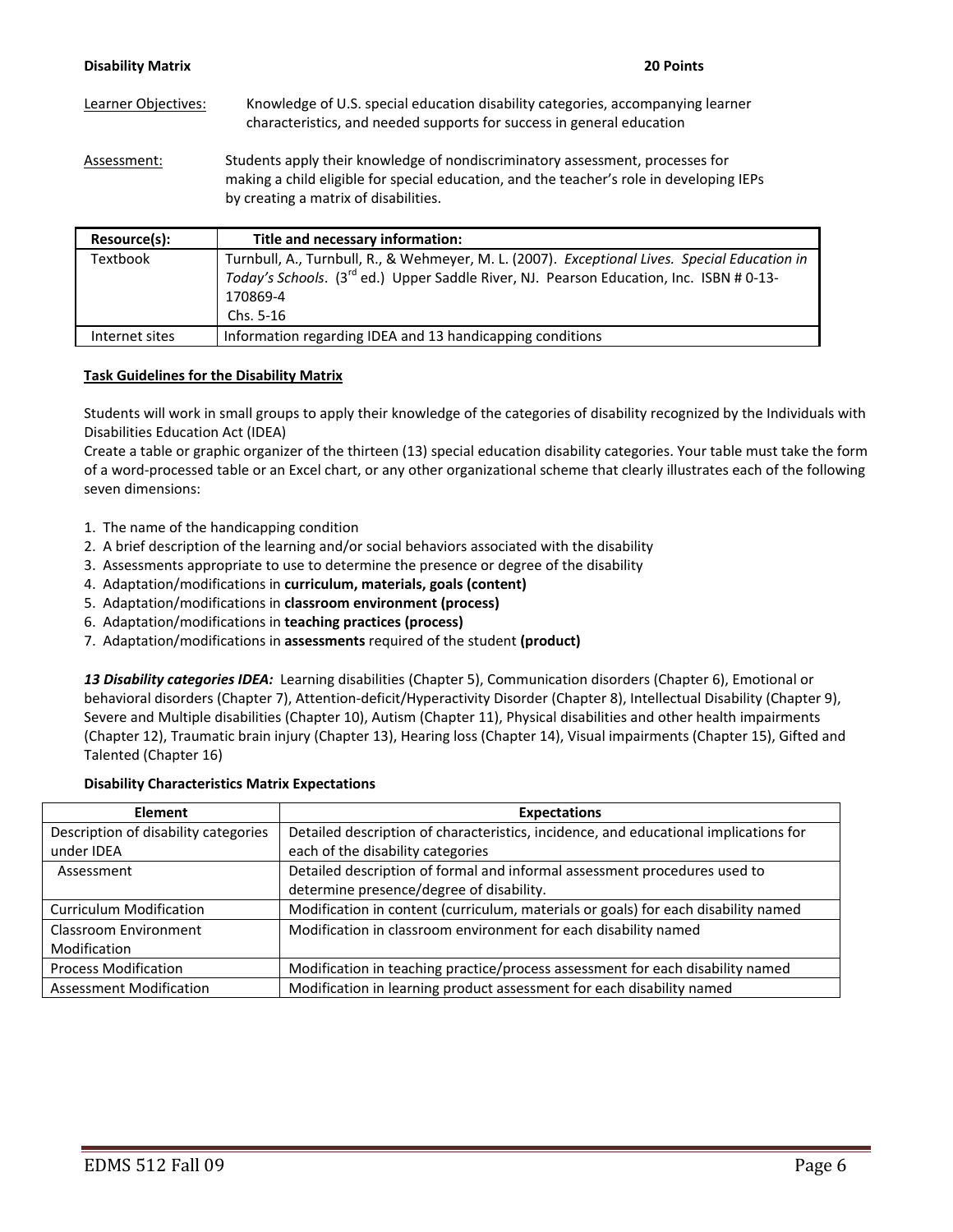| <b>Elements</b>                | <b>Beginning to meet 2 points</b> | <b>Meets 4 points</b>                  | <b>Points</b> |
|--------------------------------|-----------------------------------|----------------------------------------|---------------|
| <b>Description and</b>         | Identification of the             | Detailed description of the            |               |
| assessment                     | characteristics of all            | characteristics of all categories with |               |
|                                | categories with named             | appropriate assessment to              |               |
|                                | assessment to determine           | determine degree of disability.        |               |
|                                | degree of disability.             |                                        |               |
| <b>Curriculum Modification</b> | Some curriculum and               | Appropriate curriculum, materials,     |               |
| (Content)                      | materials identified with         | and goals for each disability with     |               |
|                                | little modification to assist     | specific modifications to assist the   |               |
|                                | the students.                     | students.                              |               |
| <b>Classroom Environment</b>   | Some classroom                    | Appropriate classroom environment      |               |
| <b>Modification (Process)</b>  | modifications to assist the       | that assist any handicapping           |               |
|                                | student.                          | condition.                             |               |
| <b>Teaching Practices</b>      | Little use of teaching            | Appropriate teaching practices that    |               |
| <b>Modification (Process)</b>  | practices that are aligned        | assist the handicapping condition.     |               |
|                                | with the handicapping             | Use of appropriate assessments         |               |
|                                | condition. Assessments are        | that directly relate to the teaching   |               |
|                                | not aligned with teaching         | practices.                             |               |
|                                | practices.                        |                                        |               |
| <b>Assessment</b>              | Assessments are not directly      | Assessments are modified and           |               |
| <b>Modification</b>            | related to the material and       | appropriately connected to the         |               |
| (Product)                      | not modified to meet the          | materials taught.                      |               |
|                                | student's needs.                  |                                        |               |
| <b>Total Points</b>            |                                   |                                        |               |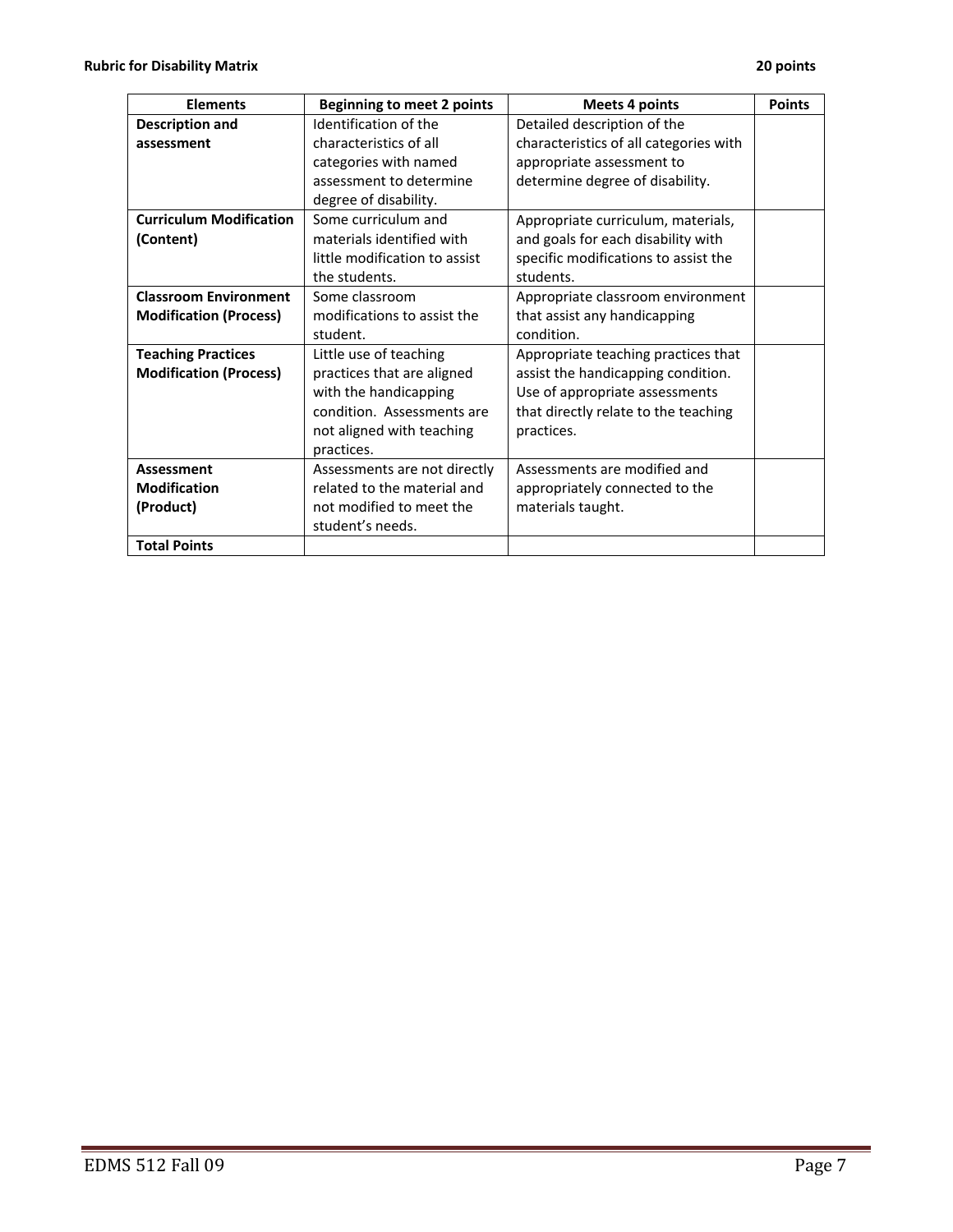- **Learner Outcomes:** Knowledge of nondiscriminatory assessment processes for making a child eligible for special education, and the teacher's role in developing IEP's. To gain insight and understanding of the roles and responsibilities of the regular education teacher in the IEP processes. **Assessment:** Students apply their knowledge of nondiscriminatory assessment, processes for appropriate placement of a child eligible for special education, and the teacher's role in developing IEP by attending an IEP meeting and writing a 3 page paper to determine: 1) A resource list of the special education and related services personnel in the school and 2) Team's communication and problem solving ability and the parents' role in the process. 3) Evaluating the assessment process in their school relative to assessment team member responsibilities, identifying leanings about the school's assessment processes and identification of parents understanding suggestions for improvement, if appropriate. district.
	- 4) Evaluating an IEP meeting in terms of team communication, creative problem solving, and family centeredness.
	- 5) The evaluation of the role of the classroom teacher.
	- 6) Any improvements in the process observed based on what was learned in class.

| Resource(s):     | Title and necessary information:                                                                                                                                                                                                                                                                                                                                                                                                                                                                                                                                                                                                                                                                                                                      |
|------------------|-------------------------------------------------------------------------------------------------------------------------------------------------------------------------------------------------------------------------------------------------------------------------------------------------------------------------------------------------------------------------------------------------------------------------------------------------------------------------------------------------------------------------------------------------------------------------------------------------------------------------------------------------------------------------------------------------------------------------------------------------------|
| Textbook/pages   | Turnbull, A., Turnbull, R., & Wehmeyer, M. L. (2007). Exceptional Lives. Special Education in Today's<br>Schools. (3 <sup>rd</sup> ed.) Upper Saddle River, NJ. Pearson Education, Inc. ISBN # 0-13-170869-4<br>Chs. 1, 2 & 5-16                                                                                                                                                                                                                                                                                                                                                                                                                                                                                                                      |
|                  | Villa, R. A. & Thousand, J. S. (1995). Creating an inclusive school. Alexandria, VA: Association for<br>Supervision and Curriculum Development.<br>Chapters 1, 2, 3, 4 & 7                                                                                                                                                                                                                                                                                                                                                                                                                                                                                                                                                                            |
| Internet Site(s) | www.dssc.org/frc/frcl.htm<br>This Federal Resource Center for Special Education site provides general information about and news<br>pertaining to special education as well as special technical assistance information.<br>www.ed.gov/offices/OSERS/IDEA<br>This OSERS IDEA Home Page site provides a detailed explanation of IDEA.<br>www.pitsco.com/pitsco/specialed.html<br>This Pitsco's Launch site to special education resources links you to many useful special education and<br>disability related sites.<br>www.hood.edu/seri/serihome.htm<br>This Special Education Resources on the Internet site is a collection of internet-accessible information<br>resources of interest to those involved in fields related to special education. |

### **Task Guidelines for the IEP Process**

 Today's teachers will have students with identifiable disabilities in their classrooms. When the Student Study Team (SST) process is not satisfactory, a recommendation for the development of an Individual Education Program (IEP) may be the next step.

When interviewing and observing IEP, the following should be addressed:

- 1. Who are all of the special education and related service personnel who were called upon for support in the school and in the school district? If none should there have been additional resources that could have assisted with the process?
- 2. How does the school staff ensure that students receive nondiscriminatory evaluations and appropriate educational experiences?
- 3. Does the school's specific IEP meeting format address the following:
	- • *Breadth of assessment* More than one test must be used as the basis of evaluation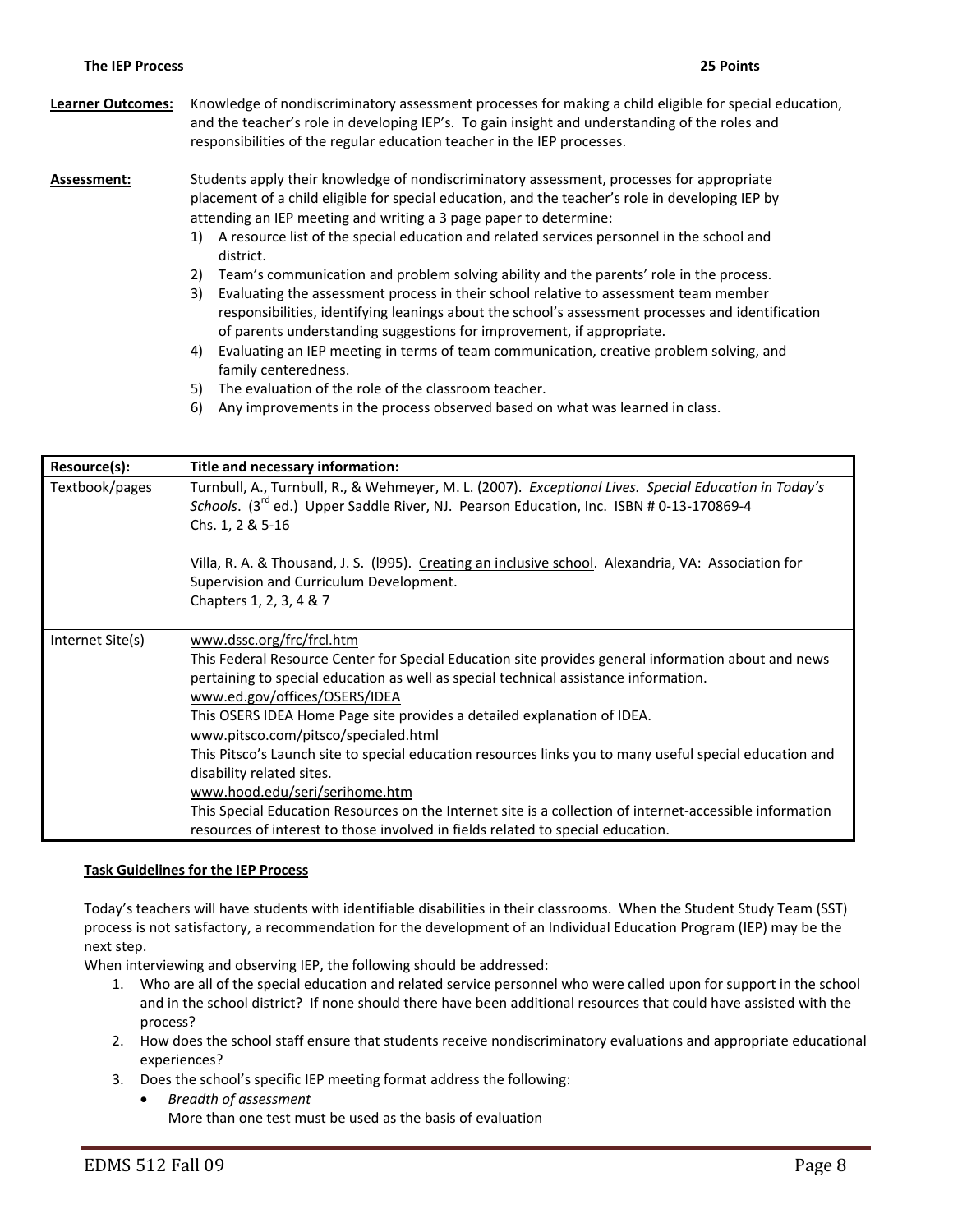Assess all areas related to the suspected disability

- • *Administration of assessment* Select and administer nondiscriminatory racial and ethnic assessments Use trained personnel to administer assessments
- • *Timing of assessment* Nondiscriminatory evaluation must occur before initial placement into or out of special education Reevaluation occurs every three years or more frequently, if conditions warrant or parents/guardians, or teacher request
- • *Parental/Guardian notification and consent* Parents/guardians must be fully informed and consent to having their child assessed Consent for evaluation is not consent for placement into special education; separate consent is required for consent
- Interpretation of assessment results must consider a variety of sources.
- 4. What does the school's specific IEP look like? Does it include and/or address the following:
	- • The student's present level of educational performance, including how the disability affects the educational experience;
	- Measurable annual goals and short-term objectives;
	- The special education accommodations, related services, and other ways support will be provided to ensure the student's success;
	- The extent to which the student will participate with students who do not have disabilities in the general education and extracurricular activities;
	- • Individual modifications if the student participates in standardized assessments, and explanation s for when the student does not participate in such assessments
	- The projected start date, frequency, location, and duration of modifications;
	- Brief discussion of how the student's progress towards annual goals will be assessed.

#### **School‐Based Activities**

 Interview one of the special education support personnel and a regular education teacher. Ask how the assessment process in the school ensures that each of the responsibilities of a student's evaluation team is fulfilled. Determine the role of the regular education teacher. Include this information in the paper you write. Attend an IEP meeting as a non‐participant observer. While observing use your own knowledge of the IEP Process to assess the presence or absence of best practices being practiced during the meeting. Write a 3 paged reflection that focuses upon what you observed and ways in which to optimize IEP team communication, regular education teacher's involvement, creative problem solving, and family centeredness based on your current knowledge.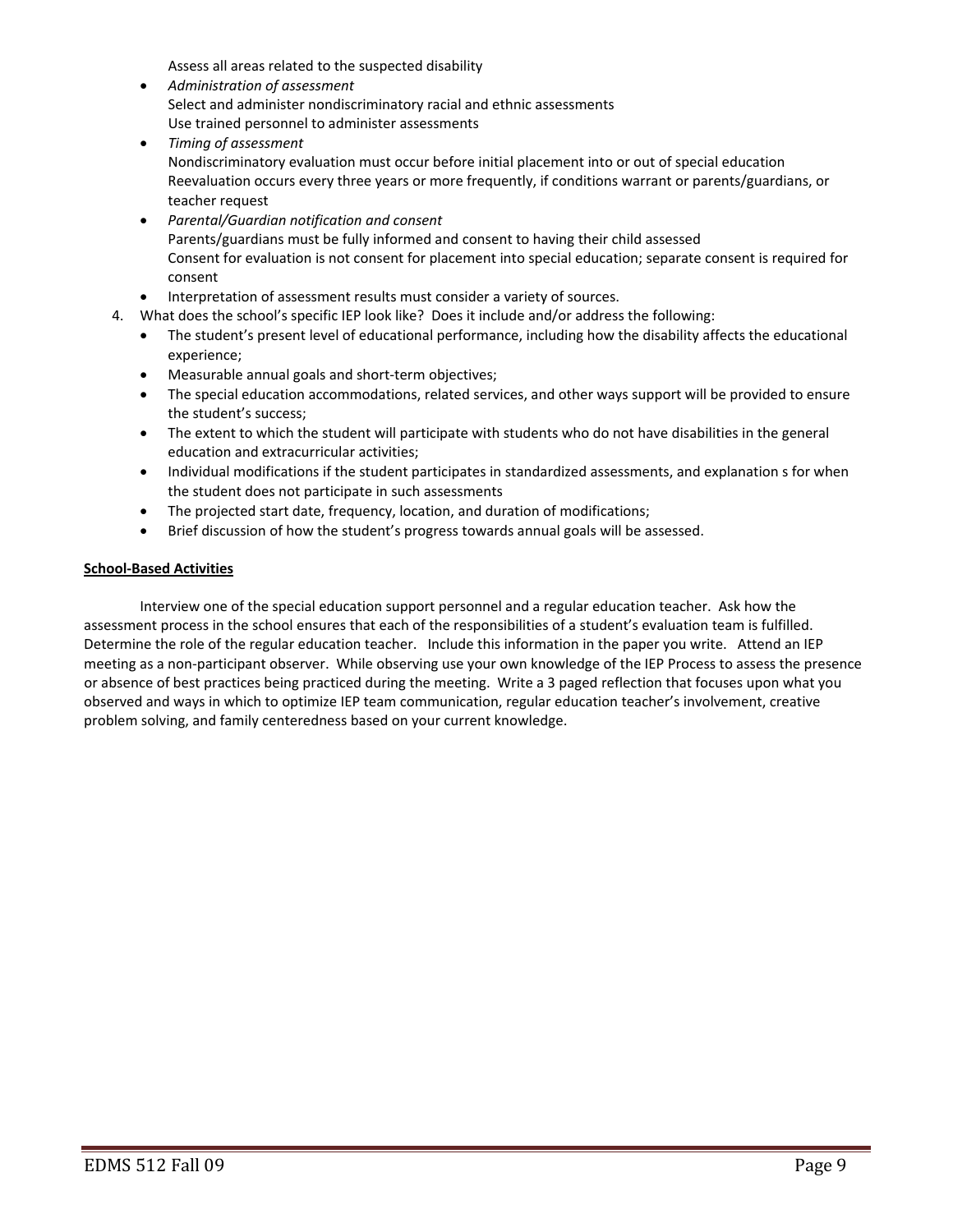| <b>Rubric IEP:</b>                                    |                                                                                                                                                                                                                              |                                                                                                                                                                                             | 25 Points                                                                                                                                                                                                                   |               |
|-------------------------------------------------------|------------------------------------------------------------------------------------------------------------------------------------------------------------------------------------------------------------------------------|---------------------------------------------------------------------------------------------------------------------------------------------------------------------------------------------|-----------------------------------------------------------------------------------------------------------------------------------------------------------------------------------------------------------------------------|---------------|
| <b>Elements</b>                                       | <b>Beginning to meet 4</b><br>points                                                                                                                                                                                         | <b>Approaching 5 points</b>                                                                                                                                                                 | <b>Meets 6 points</b>                                                                                                                                                                                                       | <b>Points</b> |
| <b>Understanding of the IEP</b><br>process            | Has some understanding<br>of the process. Identifies<br>the members of the team<br>and what they contributed<br>to the team. Little<br>reflection on the<br>effectiveness and the<br>improvement based on<br>students needs. | Understands the process.<br>Knows the roles and<br>responsibilities of the team<br>members. Some reflection<br>on the effectiveness and<br>some improvement based<br>on the students needs. | Understands the process.<br>Clearly defines the roles and<br>responsibilities of each<br>member of the team and<br>reflects on their effectiveness.<br>Defends suggestions for<br>improvement based the<br>student's needs. |               |
| Understanding<br>assessment                           | Not clear about the<br>assessment process as it<br>relates to qualifying for<br>services.                                                                                                                                    | Some understanding of the<br>assessment used during the<br>IEP meeting. Some<br>understanding of the<br>assessments as they relate<br>to qualifying for services.                           | Discussion of assessment for<br>qualification based on the<br>handicapping condition.<br>Makes a strong connection<br>between assessment and<br>qualifying for services.                                                    |               |
| <b>Regular education</b><br>teachers responsibilities | Identifies the role of the<br>regular education teacher<br>without providing<br>reflection of their<br>contributions.                                                                                                        | Explains what the regular<br>education teacher's role in<br>the meeting with some<br>reflection and evaluation.                                                                             | Identifies, reflects, and<br>evaluates the regular<br>education teacher's role and<br>contributions during the<br>meeting to assist the child and<br>team in making appropriate<br>decisions.                               |               |
| <b>Parent involvement</b>                             | Understand the role of the<br>parent with little reflection<br>and analysis of<br>improvement.                                                                                                                               | Understands the role of the<br>parent with some reflection<br>on ways to improve parent<br>involvement.                                                                                     | Has a clear understanding of<br>the parent's role by assessing<br>and reflecting on the parent<br>involvement. Able to provide<br>constructive analysis of<br>improvement of the parent<br>involvement.                     |               |
| <b>Total Points</b>                                   |                                                                                                                                                                                                                              |                                                                                                                                                                                             |                                                                                                                                                                                                                             |               |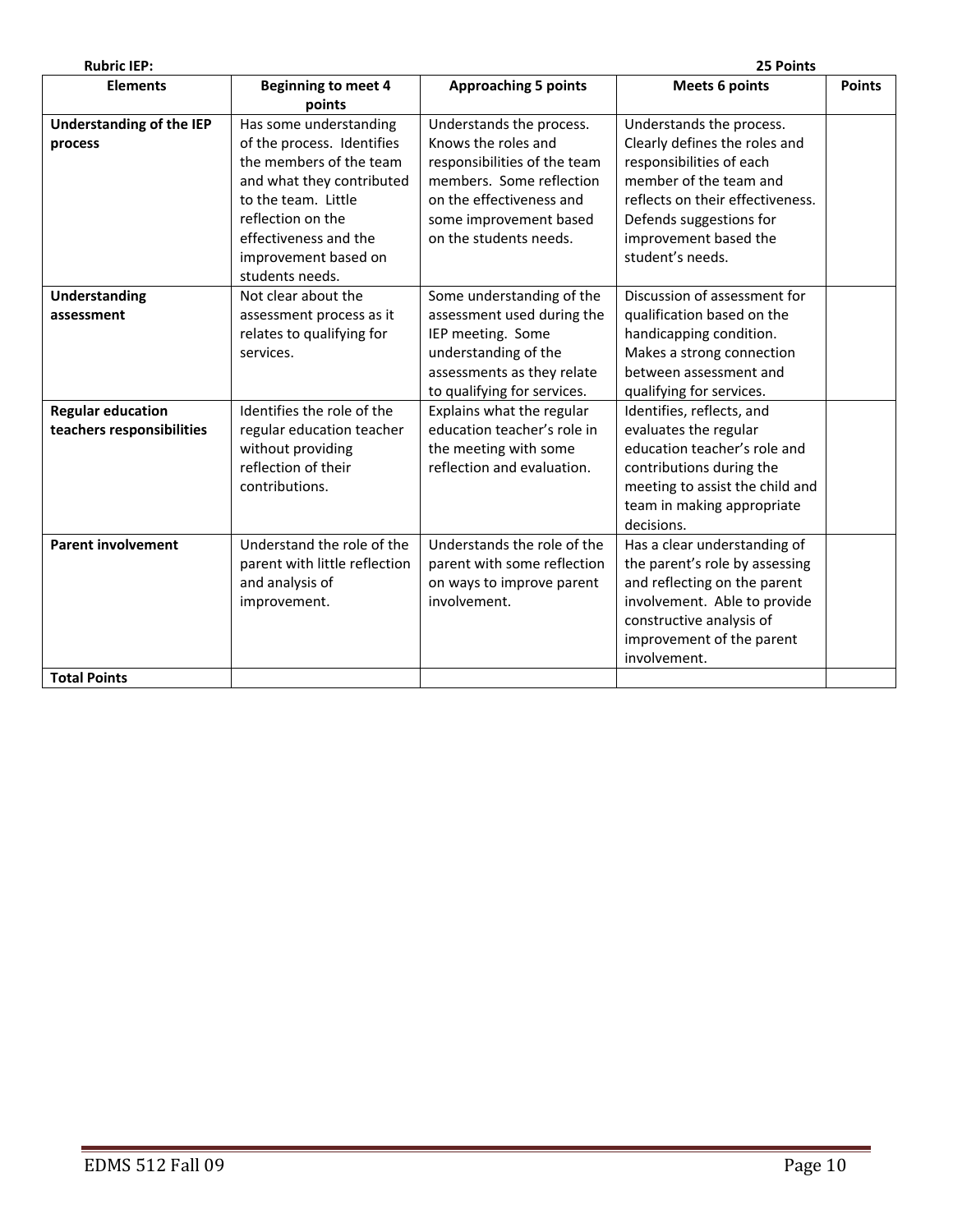**Learner Objectives:** In groups of 4, students will plan a one month long thematic calendar for an elementary classroom.

 **Assessment:** The student will write a one month plan for an elementary classroom that incorporates the following elements:

- science lessons
- history/social science lessons
- math lessons
- language arts lessons
- resources
- performance skills
- assessments
- differentiation strategies (for EL, special education, GATE)
- technology for student and/or teacher use for instruction

The calendar will integrate a schedule of events from "real" schools. **.**

| <b>Resources</b>                                                                                                      | Title and necessary information:                                                                            |
|-----------------------------------------------------------------------------------------------------------------------|-------------------------------------------------------------------------------------------------------------|
| Textbook/chapters<br>Grant, C. & Gillette, M. (2006). Learning to Teach Everyone's Children. Equity, Empowerment, and |                                                                                                             |
|                                                                                                                       | Education that is Multicultural. Australia: Thomson Wadsworth. ISBN #0-534-64467-8                          |
|                                                                                                                       | Ch.4                                                                                                        |
|                                                                                                                       | Turnbull, A., Turnbull, R., & Wehmeyer, M. L. (2007). Exceptional Lives. Special Education in               |
|                                                                                                                       | Today's Schools. (3 <sup>rd</sup> ed.) Upper Saddle River, NJ. Pearson Education, Inc. ISBN # 0-13-170869-4 |
|                                                                                                                       | Villa, Richard, & Thousand, Jacquelyn. (1995). Creating and inclusive school. Alexandria, VA: ASCD.         |
|                                                                                                                       | Chapters 6 & 7                                                                                              |
|                                                                                                                       | Villa, Richard, & Thousand, Jacquelyn. (1995). Creating and inclusive school. Alexandria, VA: ASCD.         |
|                                                                                                                       | Chapters 6 & 7                                                                                              |
| Internet Site(s)                                                                                                      | Tomlinson, Carol Ann. (1999). The Differentiated Classroom: Responding to the needs of all                  |
|                                                                                                                       | learners. Alexandria, VA: Association for Supervision and Curriculum Development. ISBN #0-                  |
|                                                                                                                       | 87120-342-1 (Available free through CSUSM ebooks library.)                                                  |
|                                                                                                                       | ELD and grade level content standards - http://www.cde.ca.gov/re/pn/fd/documents/englangdev-                |
|                                                                                                                       | stnd.pdf                                                                                                    |
|                                                                                                                       |                                                                                                             |

#### **Prerequisite skills:**

- • Teacher candidates can create appropriate technology applications for use in instruction and assessment,
- • Teacher candidates are able to develop a schedule and course activities (performance skills).
- • Teacher candidates are able to create curriculum and instruction based on content, process, and product as define by Carol Ann Tomlinson (1999).
- • Teacher candidates are able to use information about students' readiness range (skills, reading, thinking & information), learning profiles, interests, talents, and culture to differentiate curriculum and instruction (Tomlinson, 1999).
- • Teacher candidates are able to identify strategies to meet the needs of
	- o Students learning English (including differentiation for Beginning, Intermediate, and Advanced levels)
	- o Regular education students.
	- o Special education students.
	- o Student that are accelerated learners (GATE)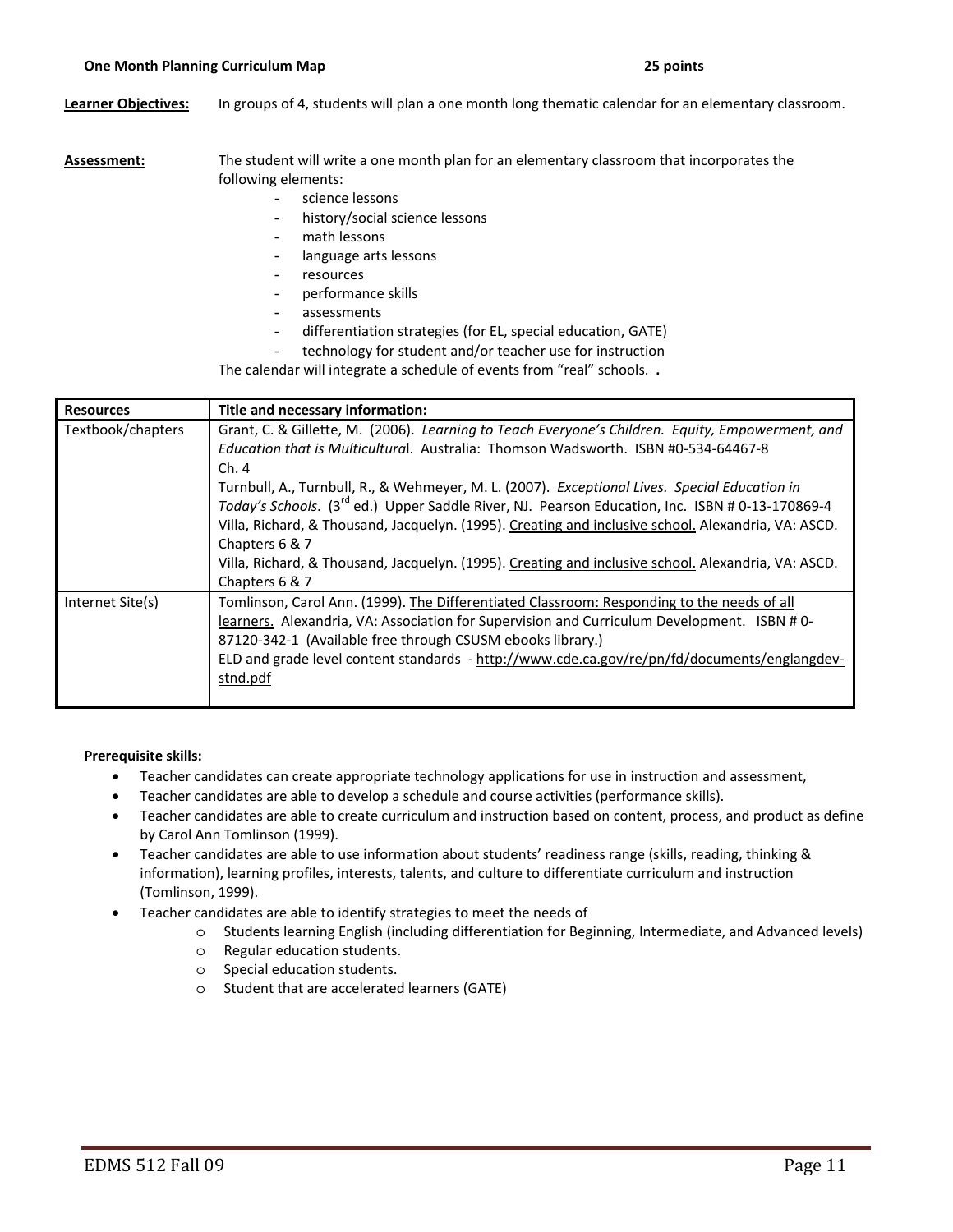### **Task Guidelines for Curriculum Mapping**

 You will work with 4 people in your group. (2 will address science/math and 2 will address LA/social studies) Select a grade level.

Use a school calendar from a school to reference school activities, testing, teacher's manuals, and pacing guides.

 Select content standards and use blue prints to address in the 1 month plan. You will write one month in depth and the other two an outline of what was covered, or what will be covered to show your

understanding of appropriate sequencing.

## **Checklist for One Month Plan**

The following checklist will help you create your one‐month plan. Does your plan include:

- 1. A copy of the district/school calendar (photocopies are fine)
- 2. Clearly written California state standards
- 3. A description of your classroom context‐ student population, grade level, local community, etc.
- 4. Strategies for three or more special needs students (Provide as a list as well as embedded in lesson plans.)
- 5. Strategies for three or more second language learners (Provide as a list as well as embedded in lesson plans.)
- 6. Strategies for multiple intelligences
- 7. A planning calendar grid (Includes all subject areas for each day.)
- 8. 3‐6 Lesson plans from unit from different content areas
- 9. Technology components‐ assessment, instruction, student use

 Note: All components are to be typed. How you organize your planning grid is a matter of style. If you have questions about formats, discuss them with your instructor.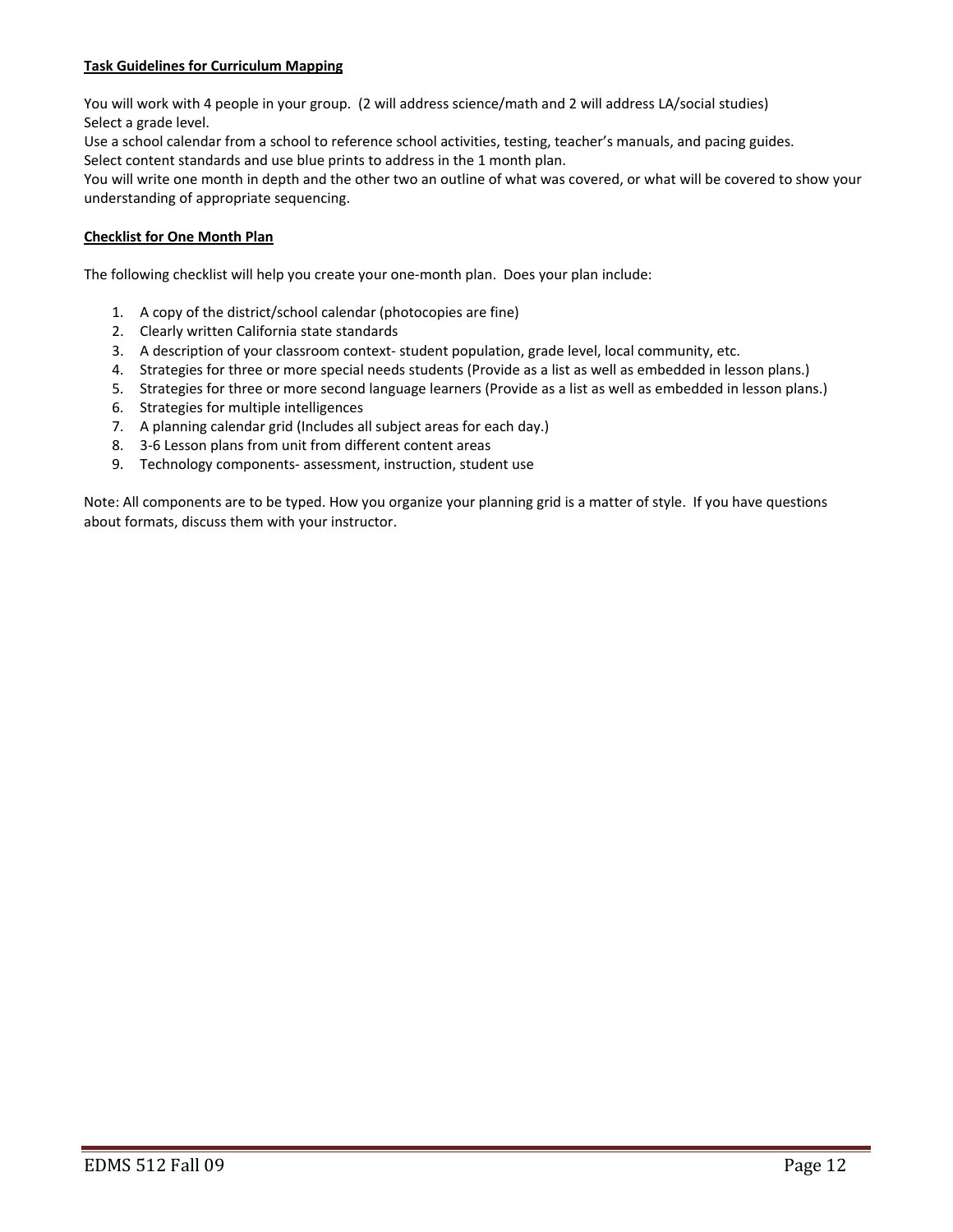| <b>Elements</b>                         | <b>Beginning to meet 3</b>                                                                                                                                     | <b>Approaching 5 points</b>                                                                                                                                                         | <b>Meets 6 points</b>                                                                                                                                                                        | <b>Points</b> |
|-----------------------------------------|----------------------------------------------------------------------------------------------------------------------------------------------------------------|-------------------------------------------------------------------------------------------------------------------------------------------------------------------------------------|----------------------------------------------------------------------------------------------------------------------------------------------------------------------------------------------|---------------|
|                                         | points                                                                                                                                                         |                                                                                                                                                                                     |                                                                                                                                                                                              |               |
| <b>Content standards</b>                | Few of the content<br>standards have a thematic<br>connection and there is<br>little connection to the<br>performance skills.                                  | Some of the content<br>standards have a thematic<br>connection and some are<br>related to the performance<br>skills.                                                                | All content standards are<br>correctly thematically<br>connected. The performance<br>skills are strongly related to<br>the mastery of the content<br>standards.                              |               |
| <b>Performance skills</b>               | The performance skills are<br>somewhat engaging and<br>connected to the content<br>standards. Not all<br>students are presented<br>with challenging materials. | Some of the performance<br>skills are engaging and<br>directly related to the<br>content standards and<br>some of the strategies and<br>content is challenging for all<br>students. | The performance skills are<br>engaging and clearly designed<br>to help students meet<br>mastery of content standards.<br>The strategies and content for<br>all students is challenging.      |               |
| <b>Assessments</b>                      | There are few connections<br>to the content standards<br>and performance skills.<br>No differentiation to meet<br>the special needs students.                  | Assessments are related to<br>performance skills but do<br>not reflect a connection to<br>the content standards.<br>There is little differentiation<br>for special needs students.  | Assessments are directly<br>related to the content<br>standards and performance<br>skills. When appropriate the<br>assessments will be<br>differentiated to the special<br>needs population. |               |
| <b>Resources</b><br><b>Total Points</b> | There is a limited amount<br>of resources with some<br>pacing that is appropriate.                                                                             | Some resources are used<br>other than the textbook<br>with appropriate pacing.                                                                                                      | Resources that are sited<br>involve text books, websites,<br>technology, and teacher's<br>creativity based on<br>appropriate pacing.                                                         |               |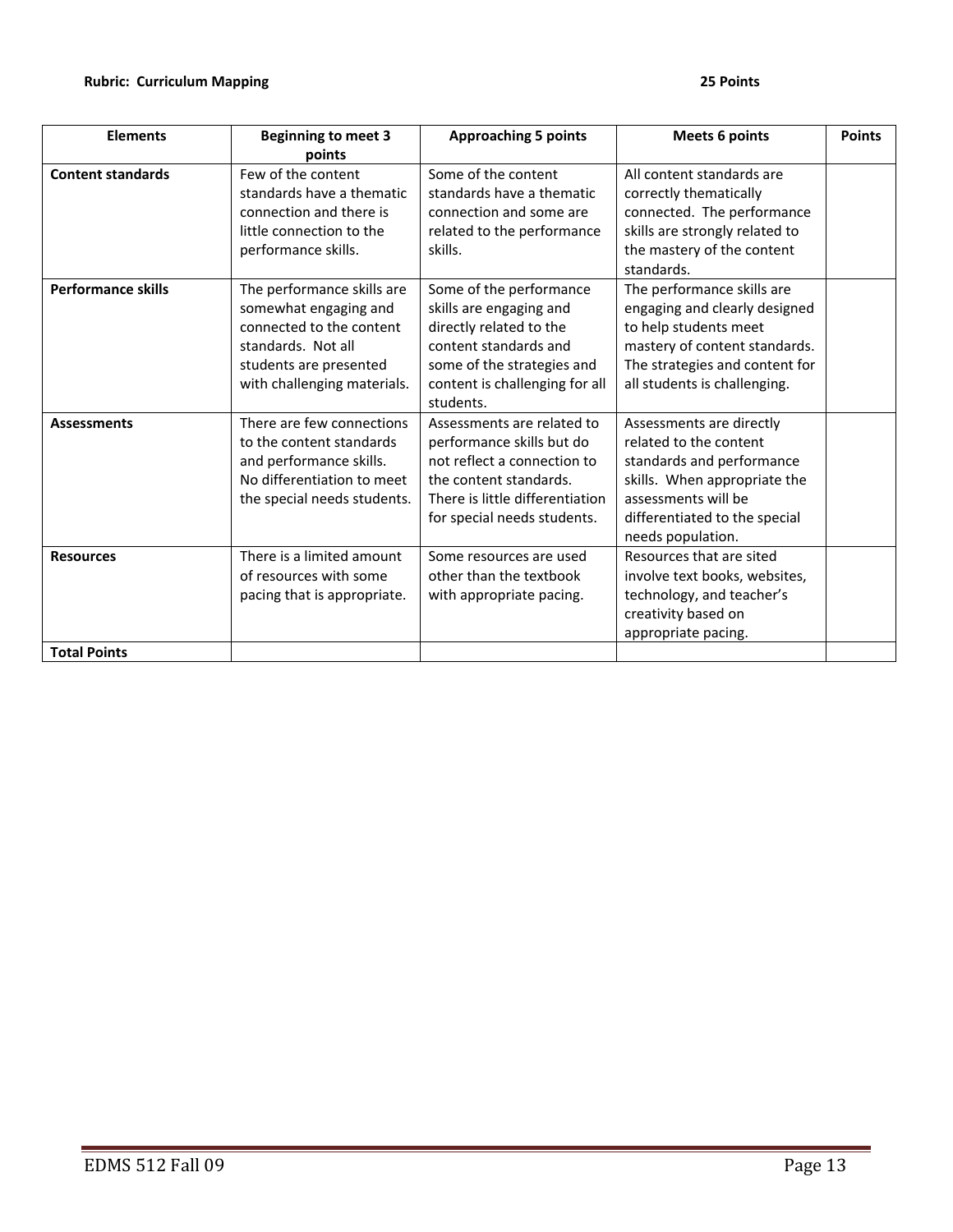# **Chapter Presentation (matrix) 15 points**

- **Learner Objectives:** Through lesson preparation and presentation determine the most important parts of the chapters to complete the special education matrix information.
- **Assessment:** Working in a small group of students you will be assigned one of the chapters to present to the class. Your group can break down the material in any form to teach the class the material necessary to complete the matrix.

| <b>Resources</b>  | Title and necessary information:                                                                                                                         |  |  |
|-------------------|----------------------------------------------------------------------------------------------------------------------------------------------------------|--|--|
| Textbook/chapters | Turnbull, A., Turnbull, R., & Wehmeyer, M. L. (2007). Exceptional Lives. Special Education in                                                            |  |  |
|                   | Today's Schools. (3 <sup>rd</sup> ed.) Upper Saddle River, NJ. Pearson Education, Inc. ISBN # 0-13-170869-4                                              |  |  |
|                   | Chapter 5-16                                                                                                                                             |  |  |
| Internet Site(s)  | Tomlinson, Carol Ann. (1999). The Differentiated Classroom: Responding to the needs of all                                                               |  |  |
|                   | learners. Alexandria, VA: Association for Supervision and Curriculum Development. ISBN #0-<br>87120-342-1 (Available free through CSUSM ebooks library.) |  |  |
|                   |                                                                                                                                                          |  |  |

## **Prerequisite skills:**

 Work in your group design a lesson to present to the class to teach the text material to complete the matrix. Use the Lesson Design you learned last semester to guide the development of your presentation.

 You will be required to demonstrate how your group has modified the material to teach and assess the different learners. Lesson must include:

- Outline of presentation
- Methods for checking for understanding to ensure completion of the matrix
- The presentation will be 15-20 minutes

| <b>Rubric: Presentation</b>                        |                                                                                          | <b>15 Points</b>                                                                                                                                                                 |               |  |
|----------------------------------------------------|------------------------------------------------------------------------------------------|----------------------------------------------------------------------------------------------------------------------------------------------------------------------------------|---------------|--|
| <b>Elements</b>                                    | <b>Beginning to Meet 2 points</b>                                                        | <b>Meets 3 points</b>                                                                                                                                                            | <b>Points</b> |  |
| Preparation                                        | Matrix is partially completed from your<br>chapter presentation.                         | Completed the matrix with information<br>from your chapter presentation and is<br>useful to the classroom teacher when<br>assisting students to access the content<br>standards. |               |  |
| Presentation                                       | Information is read to the class.                                                        | The presentation is understood by the<br>presenters and information is not read<br>to the class.                                                                                 |               |  |
| <b>Engaging the class</b>                          | There is minimal engagement with the<br>class. Students are receivers of<br>information. | There is engagement with the class<br>when appropriate to provide<br>understanding. Students are active<br>learners.                                                             |               |  |
| <b>Checking for</b><br>understanding               | There is some checking for<br>understanding by the presenters.                           | Students are given opportunities to<br>demonstrate their understanding of the<br>material throughout the presentation.                                                           |               |  |
| <b>Technology integration</b><br>within the lesson | Some understanding of the effective<br>integration of technology into a lesson<br>plan   | A clear understanding of the effective<br>integration of technology into a lesson<br>plan                                                                                        |               |  |
| <b>Total Points</b>                                |                                                                                          |                                                                                                                                                                                  |               |  |